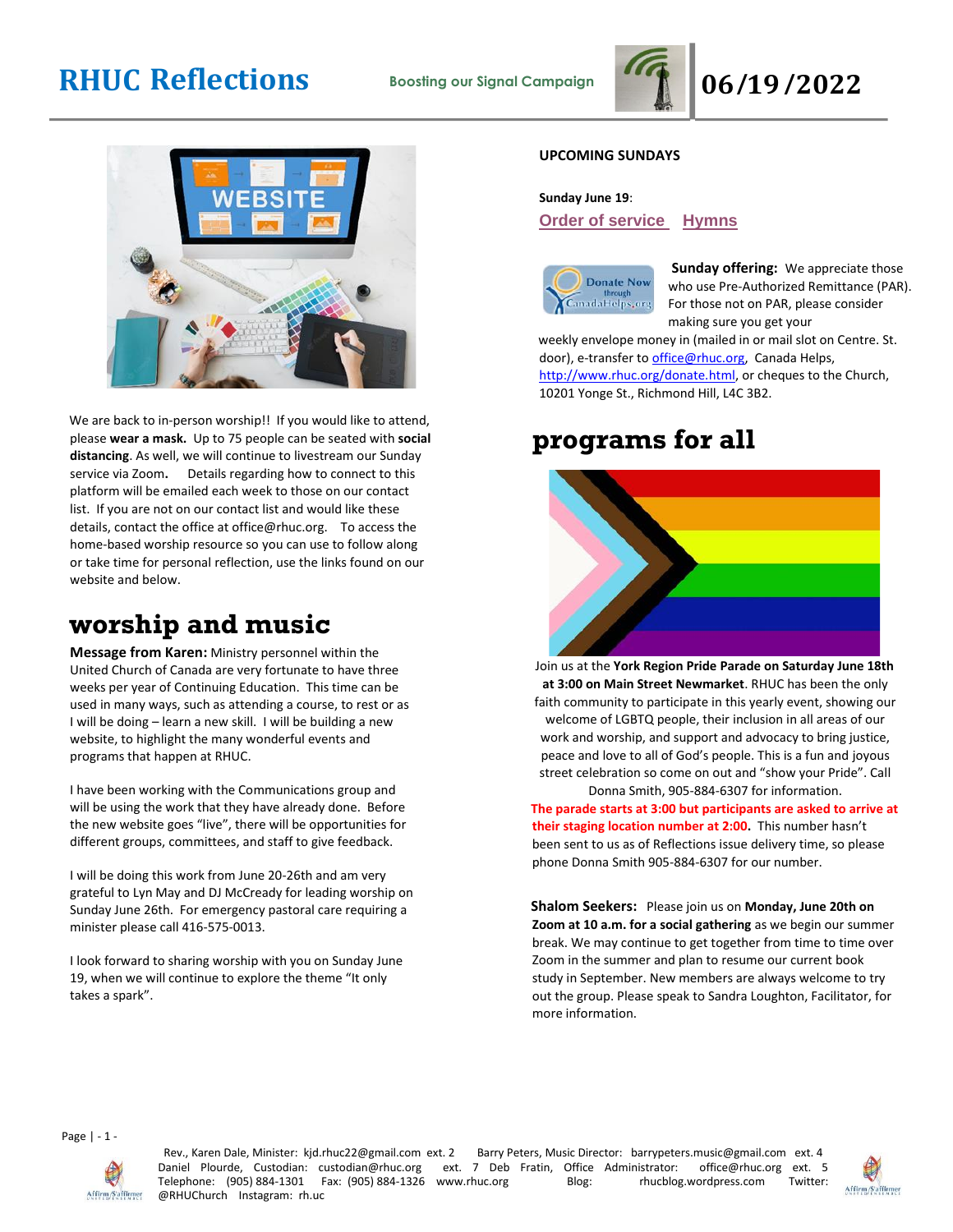# **RHUC Reflections Boosting our Signal Campaign 06/19/2022**



**NEW!! God in Daily Life:** This past spring, Carolyn Y. had an idea for a new group at RHUC where participants would come



together to talk about their experiences of God in their daily lives. The idea was brought to Karen who expressed her enthusiastic support. Carolyn warmly invites

you to be part of the new group, **God in Daily Life (GDL)** come September.

- Come and see…
- Come with your nerves and hesitations
- Come with your questions, doubts and beliefs
- Come be part of a safe and inclusive space
- Come with names for God that resonate with you
- Come explore your experience of God in daily life
- Come talk about significant moments in Sunday worship
- Come build community
- Come when you can. There's no expectation that you be at every meeting.

To express interest or if you have any questions, please e-mail Carolyn a[t n.carolyn.260@gmail.com](mailto:n.carolyn.260@gmail.com)

### **RHUC Book Club:** IMPORTANT REMINDER: The RHUC Book



Club is meeting on **Wednesday, June 22 at 4 p.m. on Zoom** to discuss **The Lost Apothecary** by Sarah Penner. The Zoom invitation will be sent out on

Tuesday evening to regular participants. The book club will be taking a break for July and August and resume in September. New members are always welcome to join and see if a book club is for them. No prior book club experience is necessary! Please contact Sandra Loughton, Facilitator, for more details.

**H.A.I.R.:** The Monday evening study group devoted to exploration of questions, doubts and the relevance of our faith to our lives and actions, has suspended its meetings until the Fall. Please watch for announcement of the resumption of HAIR.

# **CC**'Cook's Corner'! Trying to eat less meat? Why not try

'Meatless Monday'! Watch this corner for new recipes. Send your favourite recipes to either Deb Fratin at [office@rhuc.org](mailto:office@rhuc.org) or Lyn May a[t lynniemay@gmail.com.](mailto:lynniemay@gmail.com) Thanks!!

**This is a nice summer recipe for lunch or dinner.**

### **Quinoa and mango salad**

**F**or people who aren't crazy about quinoa but want a protein ! The mango is the dominant flavour.

- 1 tbsp coconut oil
- 2 cups chopped spinach
- 1 cup cooked quinoa
- 1 cup julienned mangos
- 1 tsp salt

Saute the spinach in coconut oil for 2 minutes, remove from heat and cool. Add quinoa and mangos to the spinach and pour in 1/2 cup of dressing (recipe to follow). Transfer to a bowl and chill.

### **Coconut Basil Dressing**

juice of 1/2 lemon 1 cup coconut milk (full fat) 1/4 cup fresh Thai basil 1 tbsp garlic paste (finely chopped garlic mixed with a little oil) 1 tsp fish sauce (optional) or anchovy paste (optional) Pulse in a blender until smooth or shake in a jar until mixed.

### **church news**

On Sunday, June 12th, **Madeline Johnston was 99 years** old/young! Her son and family brought her from their home in Kirkfield, where she moved in 2020. She is doing well and looks great; if there had been dishes to do, Madeline would be at the sink washing, a job that was her chosen spot! A wonderful surprise visit and we wish Madeline good health and happiness - she's quite the lady!

### **UPDATES TO RHUC COVID PROTOCOLS:**

Dear Friends,

On behalf of the Board, I want to thank you all for your collective efforts over these last two years to keep RHUC a safe place to gather, learn, work and worship. We have done well. As the situation allows, we want to adjust our protocols, so they continue to keep us safe, with as little disruption as possible. At our June meeting the Board reviewed our situation and approved some changes to the RHUC Covid Protocols, which are now in effect.

Page | - 2 -



Rev., Karen Dale, Minister: kjd.rhuc22@gmail.com ext. 2 Barry Peters, Music Director: barrypeters.music@gmail.com ext. 4 Daniel Plourde, Custodian: custodian@rhuc.org ext. 7 Deb Fratin, Office Administrator: office@rhuc.org ext. 5<br>Telephone: (905)884-1301 Fax: (905)884-1326 www.rhuc.org Blog: hucblog.wordpress.com Twitter: Telephone: (905) 884-1301 Fax: (905) 884-1326 www.rhuc.org @RHUChurch Instagram: rh.uc

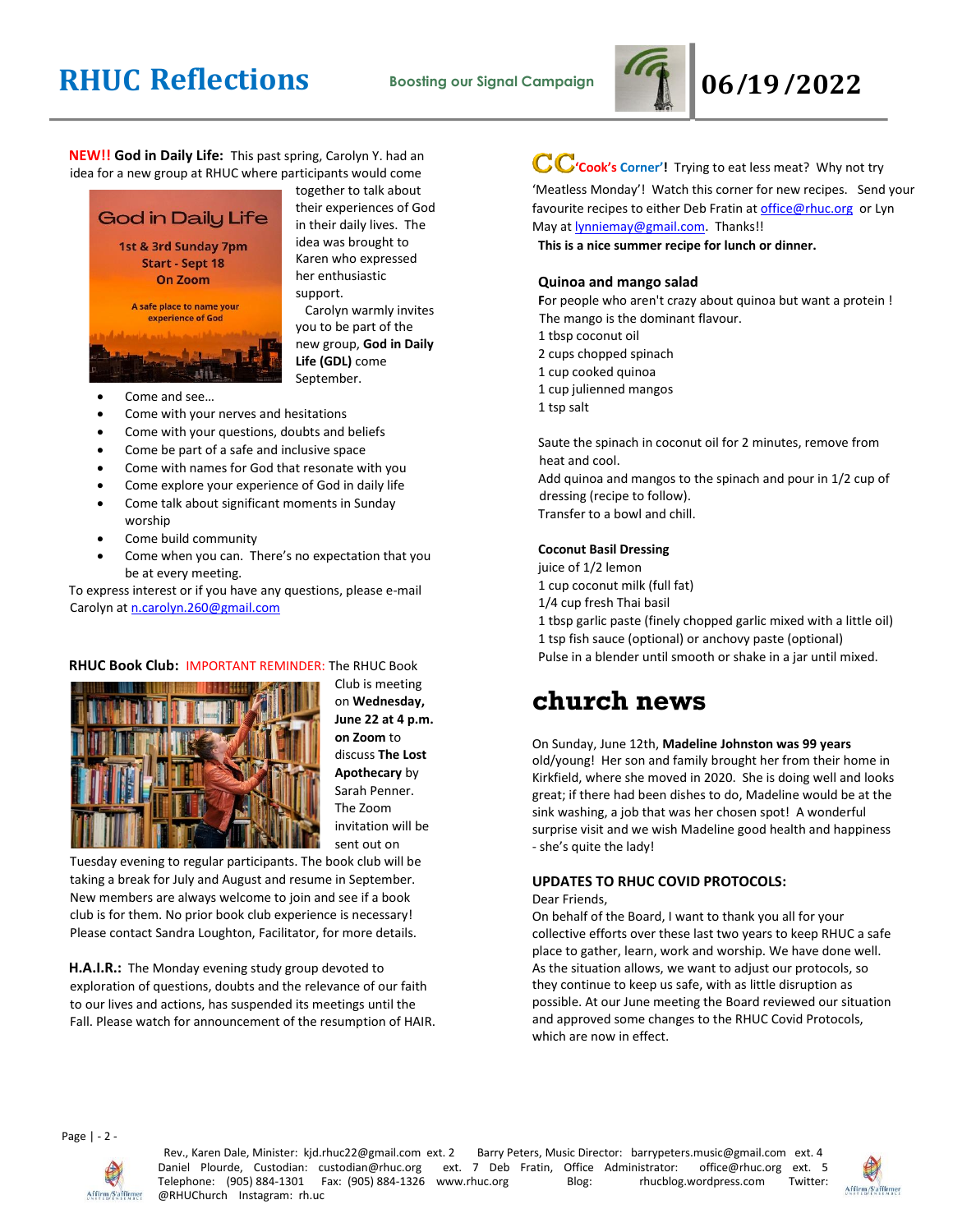# **RHUC Reflections Boosting our Signal Campaign 06/19/2022**



Here are the changes:

- Proof of Vaccination is no longer required for people using the building.
- Contact tracing is suspended for all regular functions on site. This includes Sunday worship services, and regular classes and group activities offered by our tenants. We will continue to record names and contact information for one-time events, such as weddings, because there will be no other way to contact many of those in attendance in the unlikely event of an outbreak.
- Mask wearing will still be required, but they may be removed in these situations:
	- o When a person is alone at their own workstation
	- o When eating or drinking, while remaining seated
	- o When speaking from the lectern or at the Communion Table in the Sanctuary
- Social distancing is still required, and people should still stay away when they are sick.

**Social events with food and beverages:** In the near future we will begin to resume the familiar events people enjoy together, such as coffee time, refreshments for meetings, or pot-luck meals. Safety steps will be taken on these occasions that are appropriate for that specific occasion. These measures (eg: having one designated server instead of all helping themselves, spacing out tables) will be clearly described at the time, so that people may make informed choices about their attendance.

Once again, thank you to all of you for your support and your patience. Please let me know if you have any questions. Doug Loweth, Board Chair

## **outreach**

### *June is Indigenous History Month*

### *Book Recommendation*

### *On/Me by Francine Cunningham*

"In her debut poetry collection On/Me, Cunningham explores, with keen attention and poise, what it means to be forced to exist within the margins. Cunningham does not hold back: she holds a lens to residential schools, intergenerational trauma, Indigenous Peoples forcibly sent to sanatoriums, systemic racism and mental illness, and translates these topics into lived experiences that are nuanced, emotional, funny and heartbreaking all at once."

<https://www.cbc.ca/books/on-me-1.5229365>

### *Orange T-Shirts*

RHUC is once again making Orange T-Shirts available! What is the significance of the Orange T-Shirt? Please read Phyllis' story available on this link ... <https://www.orangeshirtday.org/phyllis-story.html>

This year's tee is another in the **7 Grandfather** 

**Teachings** series used to teach us about truth (debwewin). "The **mshiikenh (turtle)** understands that life is about the journey as well as the destination, and has faith and trust in their teachings. The mshiikenh (turtle) understands their place in this life and applies their understanding to the way they walk. Being true to yourself will help you to be true to all other things."

[Source: <https://www.nishtees.ca/>]

### **Already have an Orange T-Shirt?**

There are several opportunities in our community (and beyond) to support Indigenous Peoples, here are just a few;

- <https://www.orangeshirtday.org/donations.html>
- [https://giftswithvision.ca/collections/gifts-to-address](https://giftswithvision.ca/collections/gifts-to-address-poverty-and-hunger/products/wasauksing-food-bank)[poverty-and-hunger/products/wasauksing-food-bank](https://giftswithvision.ca/collections/gifts-to-address-poverty-and-hunger/products/wasauksing-food-bank)
- <https://sites.google.com/view/tunm/home>
- <https://www.nogofc.ca/>

Please contact Deb Fratin (RHUC Office Administrator) for your t-shirt.

*Gord Downie Chanie Wenjack Events Calendar for June 2022* Be sure to check out [https://downiewenjack.ca/indigenous](https://downiewenjack.ca/indigenous-history-month-2022/)[history-month-2022/](https://downiewenjack.ca/indigenous-history-month-2022/) for events all month featuring..."Indigenous Elders, Knowledge Keepers, artists, and

allies from Northwest Territories, Saskatchewan, and New Brunswick, and conclude with a special Canada-wide episode. All peoples in Canada, from coast to coast to coast, are invited to tune in for each of the events."

### *June 21 - National Indigenous Peoples Day & the Summer Solstice*

There are a variety of events that may interest you, here's a couple of suggestions of events

<https://summersolsticefestivals.ca/>

[https://todoontario.com/indigenous-peoples-day-month-in](https://todoontario.com/indigenous-peoples-day-month-in-ontario/)[ontario/](https://todoontario.com/indigenous-peoples-day-month-in-ontario/)

For more information on Indigenous news <https://www.aptnnews.ca/>

Page | - 3 -



Rev., Karen Dale, Minister: kjd.rhuc22@gmail.com ext. 2 Barry Peters, Music Director: barrypeters.music@gmail.com ext. 4 Daniel Plourde, Custodian: custodian@rhuc.org ext. 7 Deb Fratin, Office Administrator: office@rhuc.org ext. 5<br>Telephone: (905) 884-1301 Fax: (905) 884-1326 www.rhuc.org Blog: hucblog.wordpress.com Twitter: Telephone: (905) 884-1301 Fax: (905) 884-1326 www.rhuc.org Blog: rhucblog.wordpress.com @RHUChurch Instagram: rh.uc